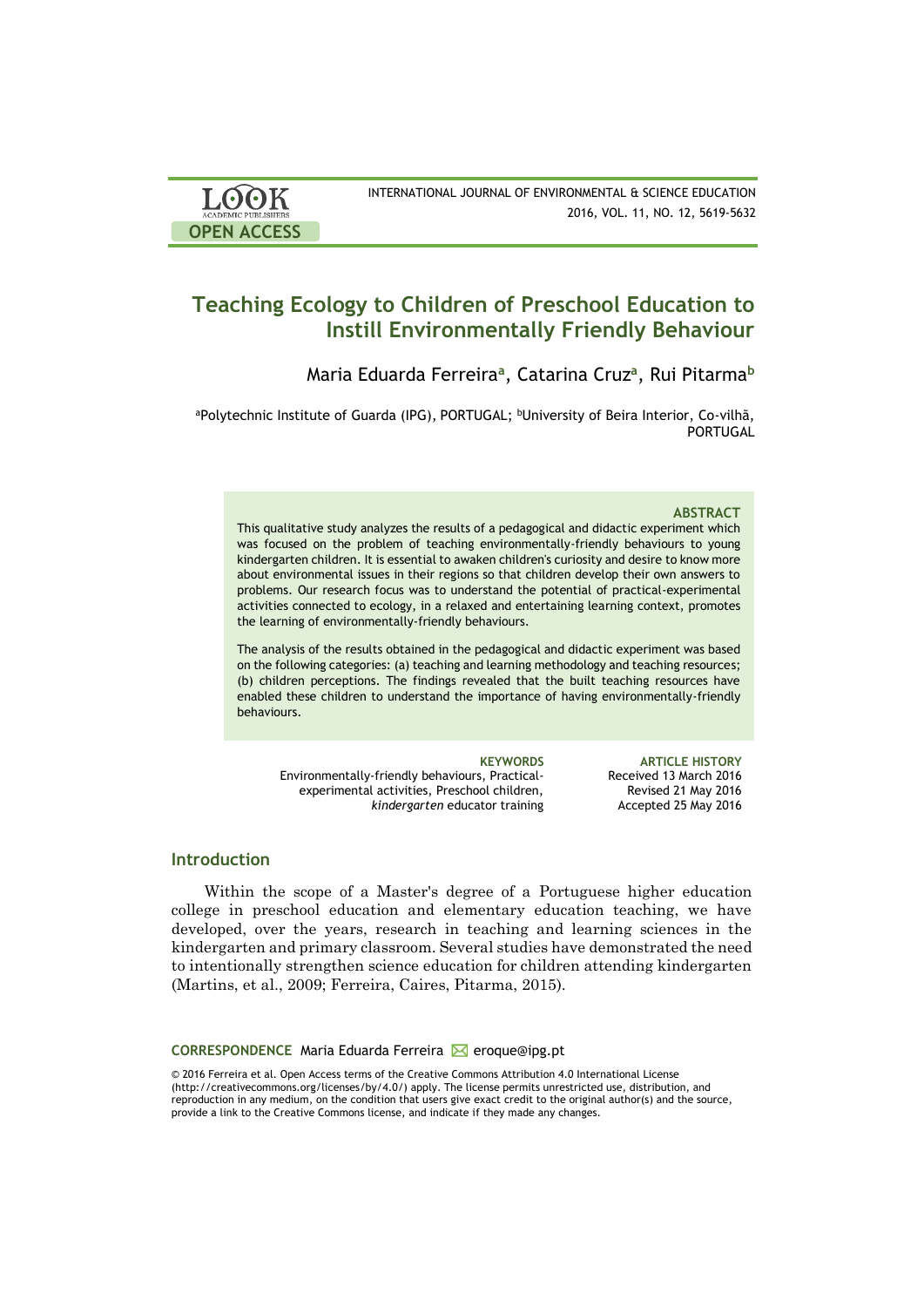In the curriculum guidelines for preschool education (OCEPE), in Portugal, we find that "(...) all curricular components should help to foster students' attitudes and values that enable them to become aware and be supportive citizens, empowering them to solve life's problems" (ME, 2009: 51). Preschool education is considered "the first stage of basic education in the education process throughout life, which complements the educational action of the family, with which it works in a close relationship, favoring the formation and the balanced development of the child with a view to her integration in society as an autonomous, free and solidary being" (ME, 2009: 15). In OCEPE, in the curricular area "Knowledge of the World" it is considered that the teaching and learning must be "rooted in the child's natural curiosity and desire to know and understand why. Curiosity is encouraged and extended in pre-school through opportunities to engage with new situations that are both opportunities for discovery and exploration of the world "(ME, 2009: 79).

The various social, cultural and economic dynamics that the world faces today "require that education becomes a set of renewed missions, that only collective effort can face" (Carneiro, 1994 cited by Monteiro, 2009: 42). It is not enough to experience everyday contexts for the acquisition of scientific knowledge.

According to Thiesen (2008: 8), "the more interdisciplinary the teaching, the higher the conceptual relations between different sciences, the more problematizing, stimulating, challenging and dialectic are teaching methods, the greater the possibility of understanding the subjects they learn".

Activities developed in the kindergarten context should enable children to become autonomous and independent in relation to thought and the acquisition of know-how. The *kindergarten* educator must "promote the autonomy of the child and the group. (...) The acquisition of know-how, necessary for their independence and the need for greater autonomy, is an opportunity for choice and accountability" (ME, 2007: 53). Hence, after checking skills and difficulties, children should be prepared to experience those activities, in order to prepare them for positive interventions in their nearby surroundings. As Tregenza stated,  $(s/d: 14)$ , "children are the future. It is hoped that they will take these skills with them when they leave preschool, and continue to implement them in their daily lives. We know that they can and do have an impact on their families and the wider community".

The cultural metabolism of most population does not follow the principles of ecological sustainability. One hopes that science will solve environmental problems related to anthropocentric practices. However, nature needs a sustainable development which necessarily implies the adoption of environmentally-friendly behaviour. If, on the one hand, the relationship between economic development and environmental balance, which should underpin sustainable development, has been consensual between the political community and researchers in these areas, on the other hand the role of education is in most cases very different and controversial, having been the object of a wide range of analysis. Partaking in the ideals of those defending a critical awareness for this educational problem, education for sustainable development, in its multiple and renewed perplexities, is a truly challenging problem. Jickling (1992) shares the belief that education should give emphasis to autonomy and critical thinking. According to Uzzel (1998), children are powerful environmental change agents. Souza (2009) points out that education should be innovative and critical, showing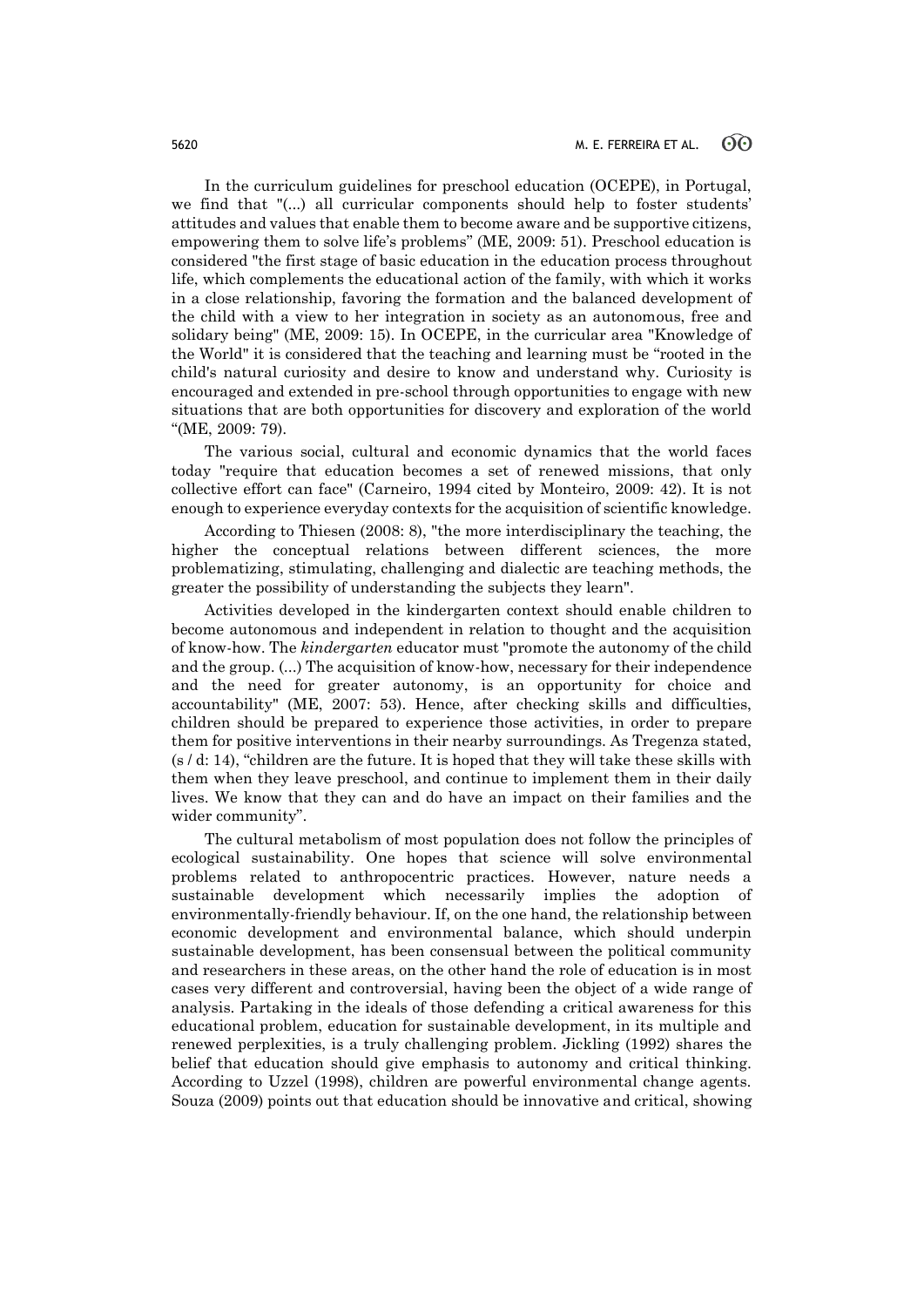children that social justice, solidarity and respect for nature are vital to solving our planet's environmental problems.

Teaching science stimulates children's curiosity as well as their cognitive and emotional development (Pereira, 2009a). It is essential to awaken in them the curiosity and desire to know more about environmental issues in their regions so that children develop their own answers to problems. According to Pereira (2009a: 12), "children build explanations, which may not correspond to current scientific knowledge, but are logical for them."

Practical work as a teaching resource, as Hodson (1998) views it, includes all activities in which the child is actively involved in the cognitive level, as well as the affective and psychomotor level. As for experimental work, and supporting Milk's point of view (2001), it covers the practical activities as well as the control and manipulation of variables.

The *kindergarten* educator has the task of organizing activities which give the children an emotional involvement in learning. These education professionals should take care to plan several activities that are both interesting and challenging and to invite, "young children to observe, explore and experiment" (Chaille Britain, 2003 cited by Wilson, R. s / d: 6). According to Martins, (s / d: 6), "if the methods, language and content are applied age-appropriately (...), science teaching will be able to form proactive thinking society members (...) ".

According to Reis et al (2009), activities should be conducted so that the children observe, question, experience, check and decide. Following a recreational and didactic orientation, activities should also encourage curiosity and develop reasoning. According to St. Augustine, (quoted by Enir Fonseca, s / d: 12), "recreation is eminently educational in the sense that it is the driving force for our curiosity about life and the world, it is the beginning of all discovery and all creation."

Following a socio-constructivist orientation with children attending preschool education, the science teaching and learning process should take into consideration that: the learning of scientific concepts should start at this age; children have alternative conceptions that may condition/preclude the (re)construction of scientific concepts, interests, motivations and new learning.

The pedagogical and didactic training of the *kindergarten* educator student assumes in this setting a crucial role. This research was developed in the context of a supervised teaching practice of a Master's in preschool and primary education, from a higher education Institution of Portugal.

In the context of the curricular area "Knowledge of the World" (including the areas of natural sciences), at a preschool education level in Portugal, the study aims to include ecology knowledge appropriation to instill environmentallyfriendly behaviour in young children. In this context, we designed, implemented and validated pedagogical and didactic resources (PDR) with a group of kindergarten children. Accordingly, we have considered the following research questions:

(i) Do we consider ecology knowledge apropriation, designed in an interdisciplinary perspective (integrating mother tongue and art) and set in everyday situations, suitable to instill an environmentally-friendly behaviour in young children?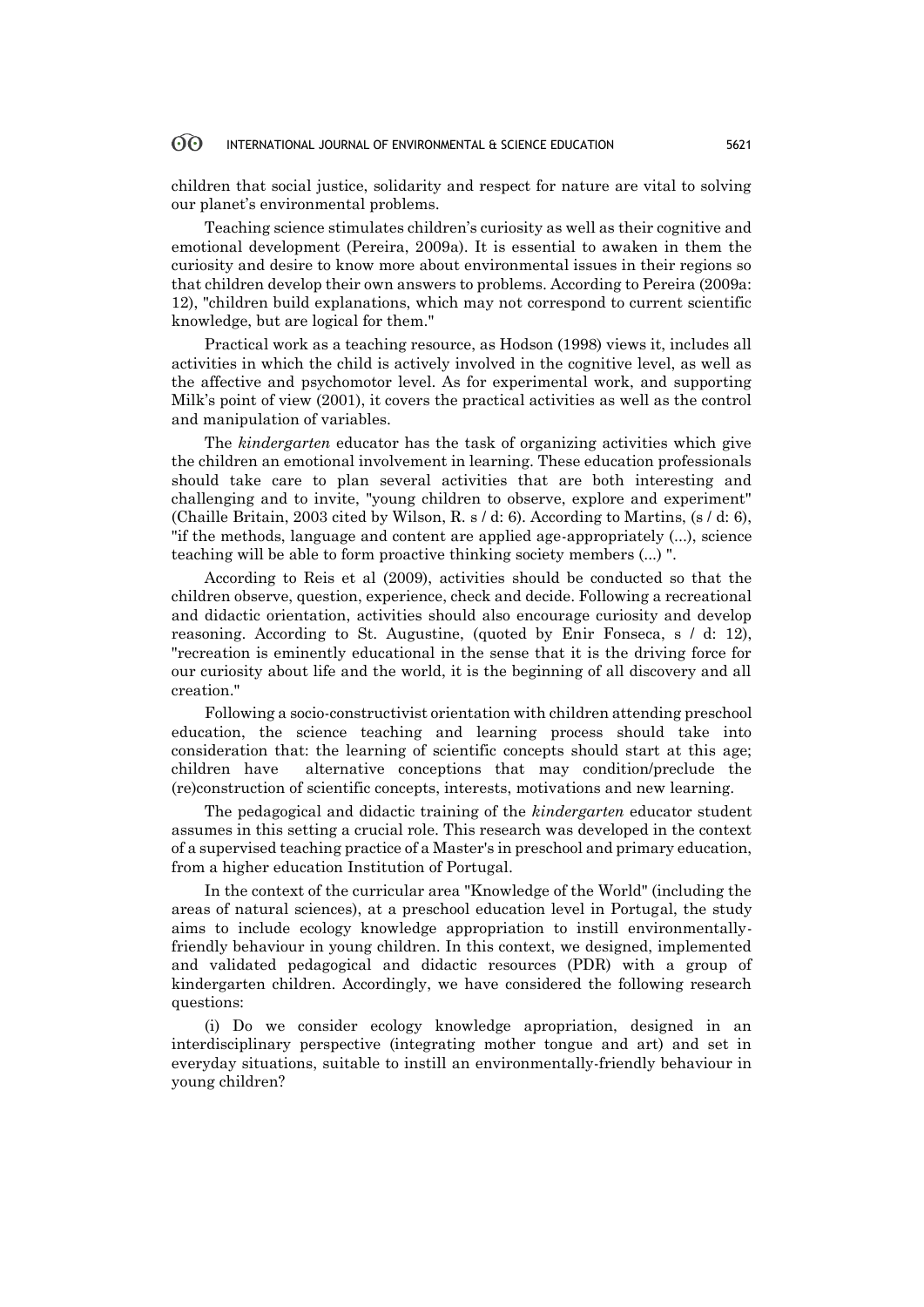(ii) Do we consider practical-experimental activities, in a relaxed and entertaining learning context, a pedagogical and didactic resource suitable to instill environmentally-friendly behaviour in young children?

For these questions the following objectives were defined:

(i) To create experimental contexts (activities) using an interdisciplinary perspective (integrating mother tongue and art) and the relationship of interdependence between the practical and the experimental activities and a relaxed and entertaining learning context.

(ii)To demonstrate the relevance of the practical-experimental activities, in a relaxed and entertaining learning context, to instill environmentally-friendly behaviour in young children..

# **Methodology**

In this research we chose the action-research methodology. This methodology brought to science research a new way to research, putting the researcher and the participants in the same action plan. It is an essentially practical and applied research methodology, which is governed by the need to solve real problems, with the objective to understand, improve and reform practices (Coutinho et al., 2009). According to Arends (2008), action-research begins with a problem, like any other investigative act. However, its big difference is the production of information and knowledge that allows an immediate application in context. The ultimate goal of action-research is to promote changes (Bogdan and Biklen, 1994) and social development (Almeida and Freire, 2003), assessing the specifics of the educational reality and encouraging decision-making of its agents for change. This attitude will involve an awareness of each of the actors (individually and in groups) from which the construction of knowledge emerges by comparing and contrasting the meanings produced by reflection (Mesquita-Pires, 2010).

This study was configured as pedagogical and didactic experiment. The PDR designing involved ecology content. The following social-subjects were selected: waste/garbage; recycling bins; waste/garbage reutilization; biodegradable/nonbiodegradable; decomposition; preservation of nature/environment. It was developed in the context of supervised teaching practice of the master´s degree in preschool and primary education, with the participation of the *kindergarten*  educator, the researchers (the *kindergarten* educator student and the teacher supervisor) and the small group of children ( $n = 10$ ; 5 girls and 5 boys, aged between three and five years) attending the kindergarten classroom.

This supervised teaching practice (STP) was developed in a professional context, in a public kindergarten, which belongs to the Portuguese higher education college cooperation net. It took place over six months (February to July).

The first two weeks of STP were dedicated to observing the group of children in the context of teaching and learning with the teacher of the group. The observation of the children/group allowed us to obtain relevant information for each child and also for the whole the group, and to understand how they deal and react to teaching and learning contexts (curriculum content, interaction: childchild, child group, child educator). To observe each child and the group, "is to know their skills, interests and difficulties, to collect information about the family context and environment in which children live, which are necessary practices to better understand the characteristics of children and tailor the educational process to their needs."(ME, 2009: 25).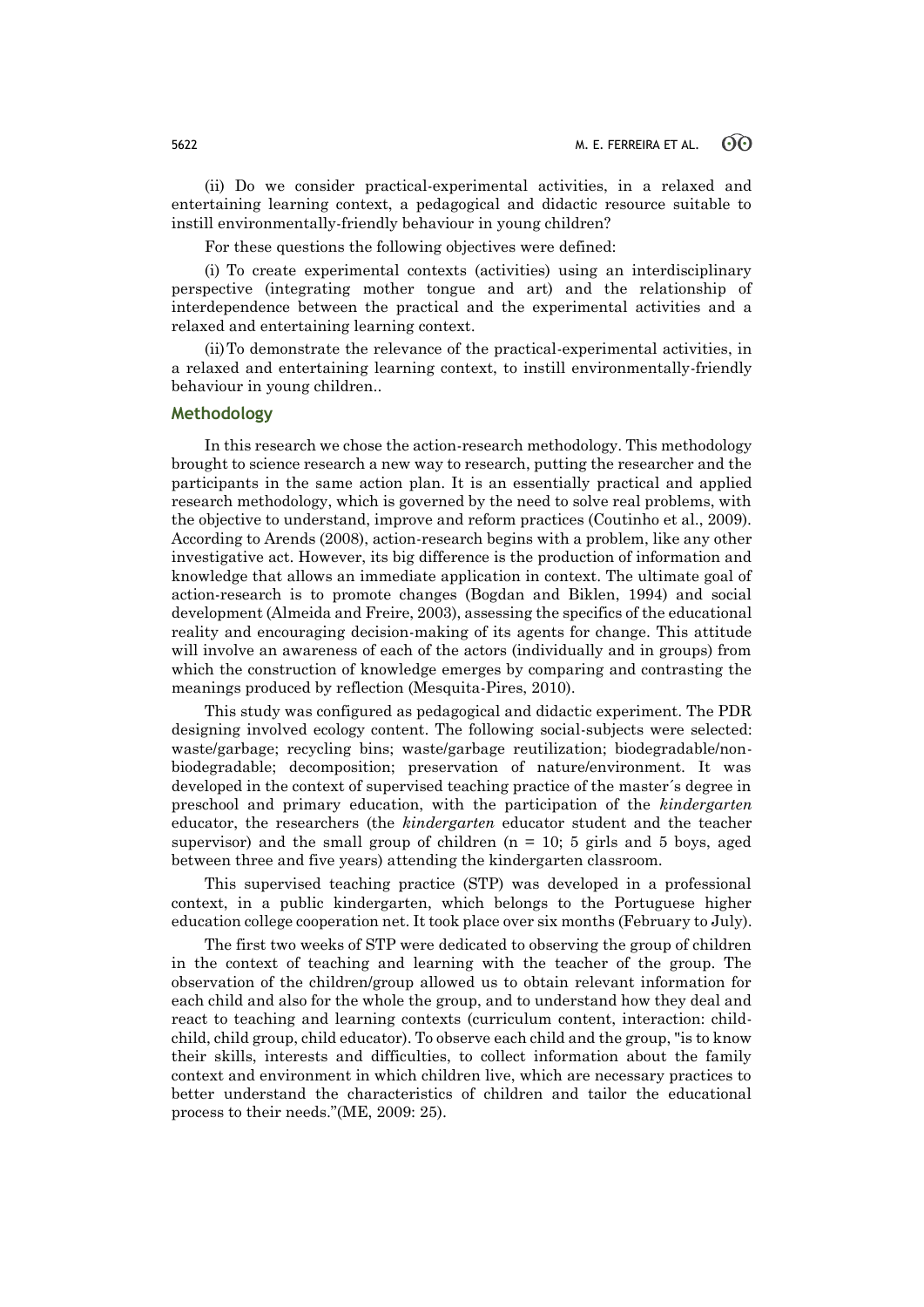Over the first three months of SPT, we found that the group of children, despite their age differences, was very participative and interested in the activities. However, it was found that, during the afternoon, some of the children (especially the younger ones) showed tiredness and lack of concentration. Thus, we chose to develop this pedagogical and didactic experiment only in the morning and for a short period (approximately 30 minutes). The research took place after three months of STP and was developed over twenty days. The conceptual scheme design for the pedagogical and didactic experiment was as follows (Figure 1):



**Figure 1.** Conceptual scheme of the pedagogical and didactic experiment.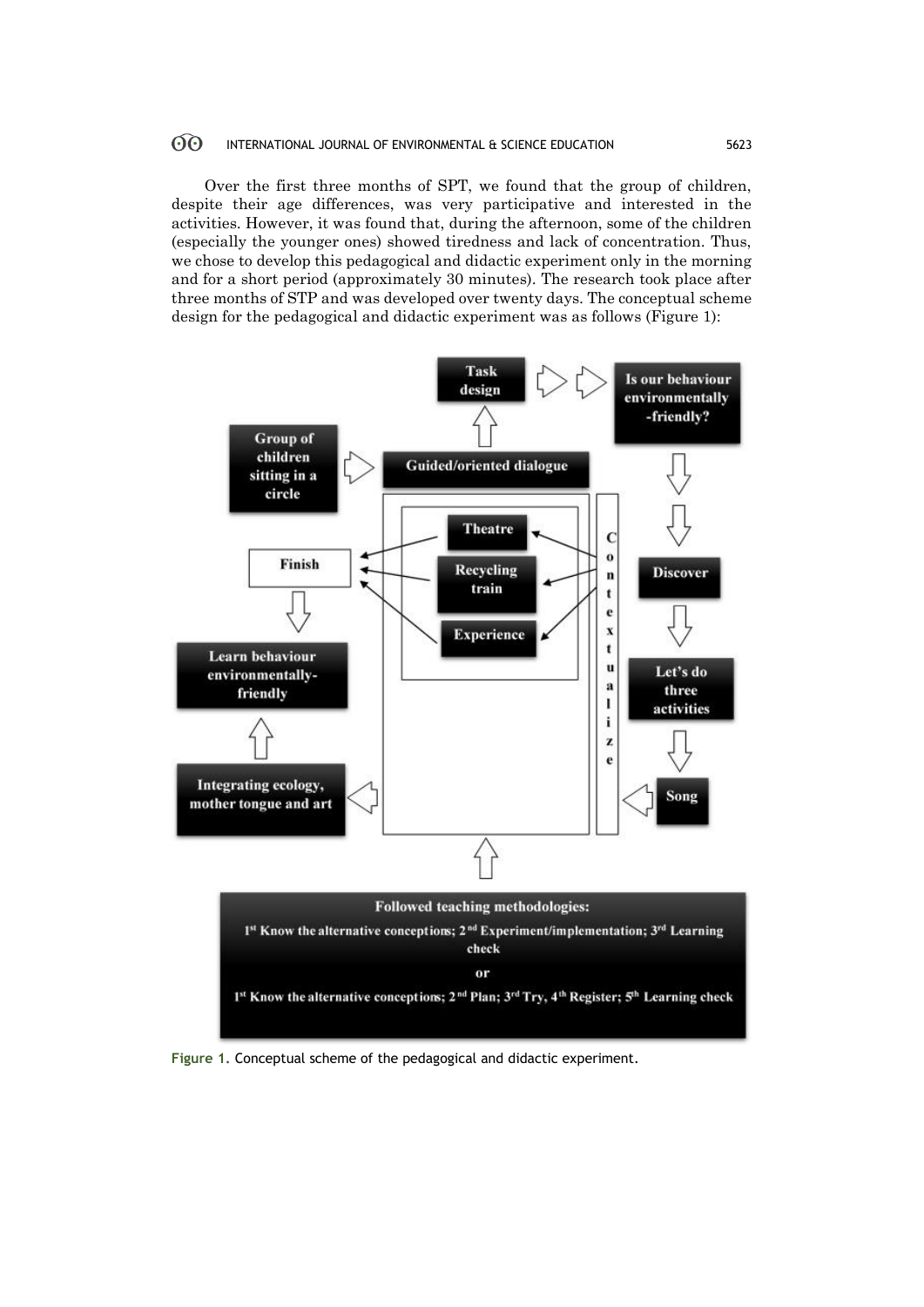Through a dialogue, we defined with the children that over the following weeks everyone would understand why it is important to protect and respect the environment, and agreed that we would find out the answer to the question "Is our behaviour environmentally-friendly*?*"

### **Methodology**

# *Description*

# *Contextualized situation*

For the three experimental and practical activities- exploring the song:

*Of the environment we'll take care/ and pollution we'll fight / to get everything clean / and so we can live in it*

**1st** practical-experimental activity- Theatre: "The eco-colorful"

We are going to: promote contact with everyday waste/garbage, by watching and describing; Promote attitudes of environmental preservation; Understand the importance of our behaviour in protecting nature; Encourage socialization; Develop speaking skills.

The *kindergarten* educator, along with the *kindergarten* educator student, performs a play for the group of children on the theme recycling bins (Figure2).



**Figure 2.** The eco-colorful.

At the end of the play, the room goes back to having different waste/garbage scattered on the floor. Half of the group of children is wearing the colored recycling bins (green, blue and yellow) which were built by reusing materials. The other part of the group puts waste/garbage on the appropriate recycling bin. All repeat the play. The *kindergarten* educator and the student challenge the group of children through irregular behaviour (e.g., incorrectly using the recycling bins). Children show that they are always alert and teach adults the right environmentally-friendly behaviour.

In the end, everyone sings the song:

*The recycling bins all should use! / See how you can separate! / You should always use them! / To change the environment!*

**2nd** practical-experimental activity: Recycling Train: building toys.

The activity begins with the establishment of a work plan, in which each child initially decides what she wants to build with the material (waste/garbage train).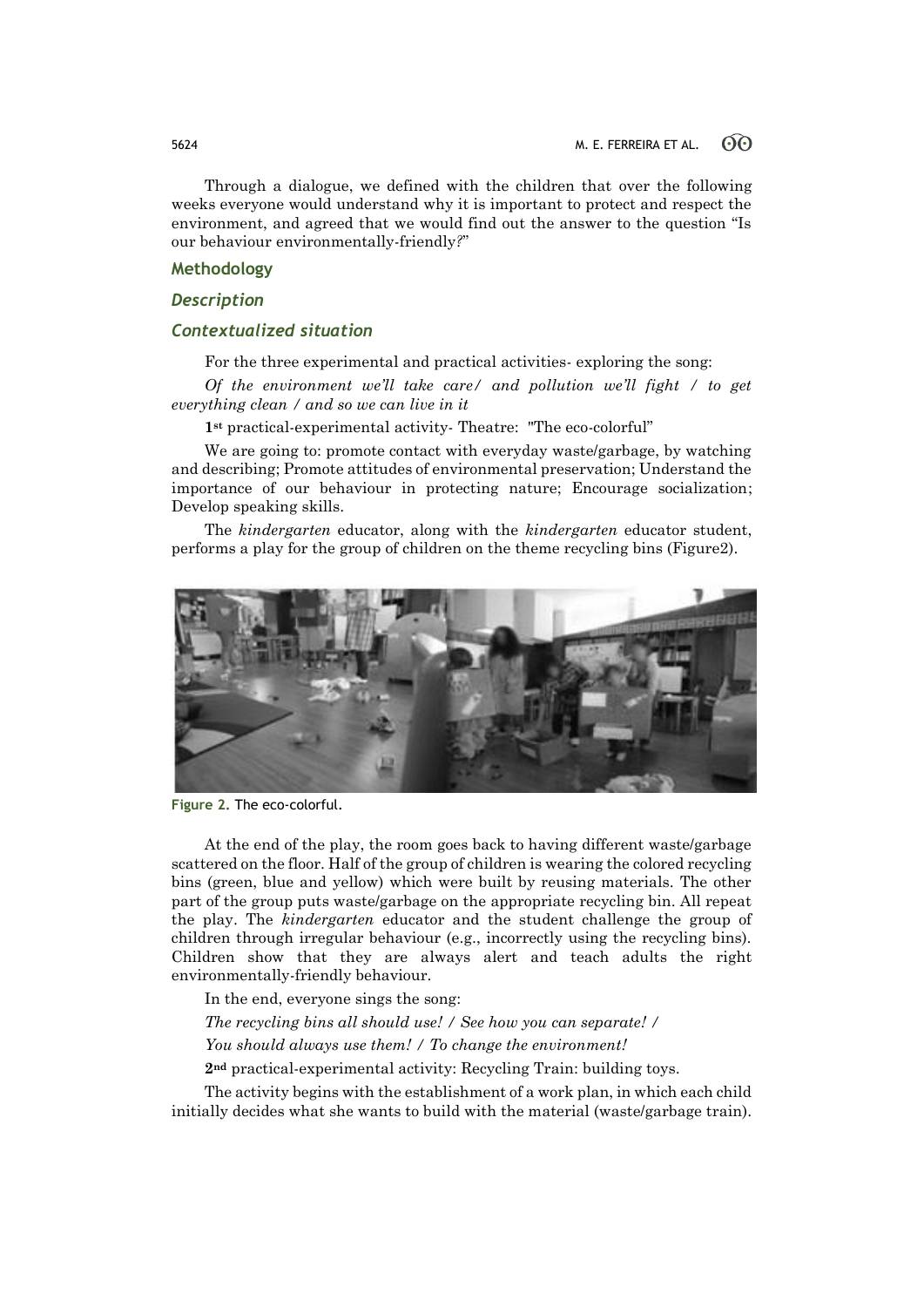In a second phase, children check what they have managed to build (reuse) and why.

We are going to: Understand the importance of waste/garbage reutilization; Promote waste/garbage reutilization; Build toys through waste/garbage reutilization; Stimulate creativity; Develop fine motor skills.

Through painting, stamping, collage and creativity children reused some waste/ rubbish and built their toy (Figure 3).



**Figure 3.** Recycling Train: building toys.

**3rd** practical-experimental activities: What happens to the waste /garbage we throw on the ground?

We are going to: Promote ecological awareness: Understand the environment (-Get to know it; -Get to like it; -Get to respect it; -We must know our rights and duties;-We must have environmentally-friendly behaviours); Develop sustainable behaviours; Observe and record events over time; Develop curiosity and the desire to want to know more; Develop reasoning and critical spirit; Consolidate the knowledge about environmental sustainability.

The following learning process was followed:

**1st .** Through oriented dialogue on diverse images:

Children say what they think (alternative conceptions) on:

- Leave waste / trash on the floor;

- What will happen to the waste / garbage lying on the floor?

**2nd.** How will I find out if all the waste/garbage lying on the floor is biodegradable? (Planning)

Let's build little digesters which we will put in the garden of our kindergarten.

**3rd.** Experimentation (we'll find out if what I know is true ...)

 $\triangleright$  1st challenge:

Children put in plastic bottles: organic waste (fruit peel, bread, oils, …), plastic, paper, polystyrene, ... Now let's call bottles: digesters (figure 4).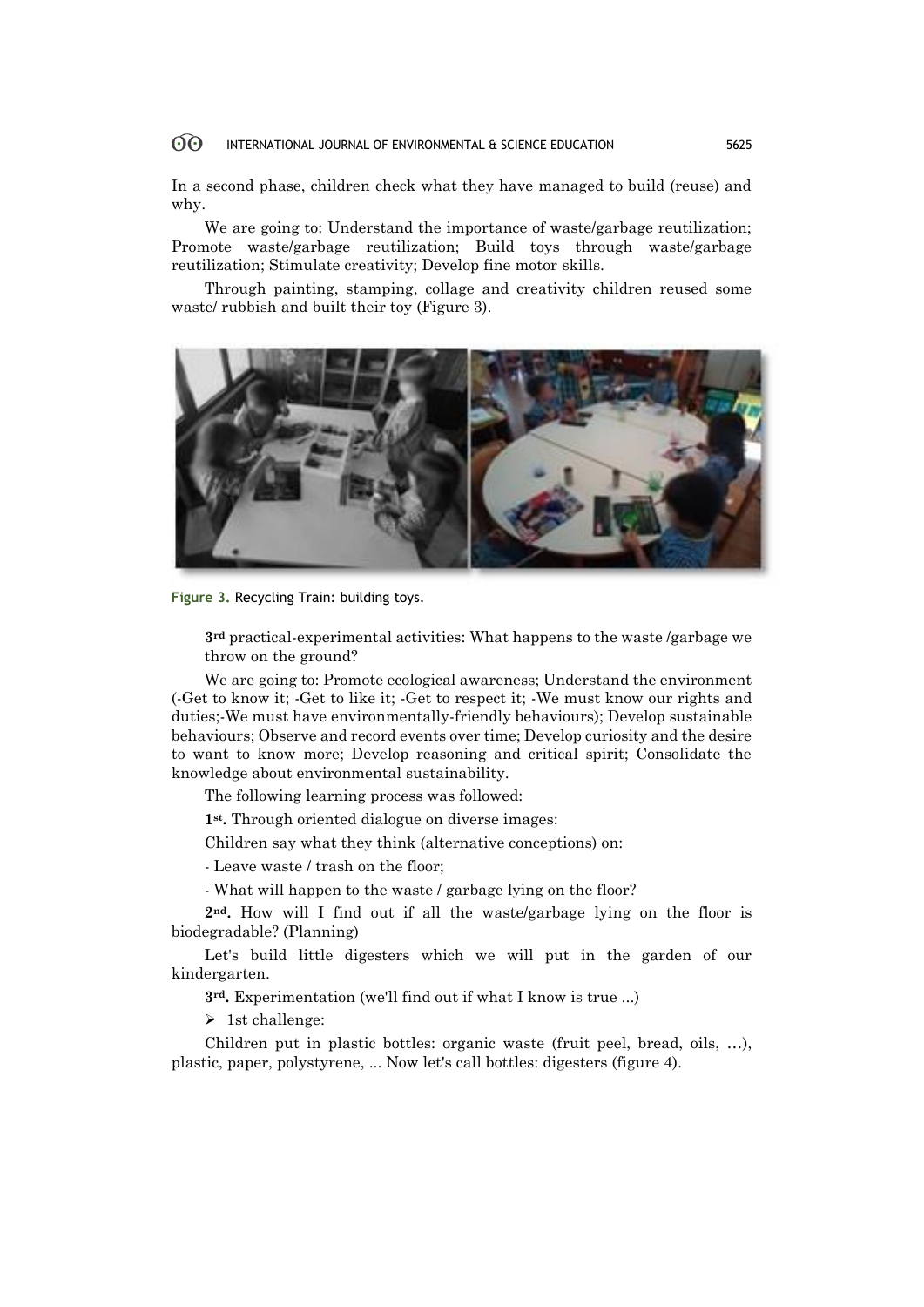

**Figure 4.** The little digesters.

 $\geq$  2nd challenge:

When asked if the digester was equal to the garden soil with garbage, they all answered no.

Via oriented dialogue, they came to the conclusion that it may be similar to soil. Then they went to get soil from the garden and mixed it with garbage/waste.

 $\geq$  3rd challenge:

When questioned if water is important for the garden soil?

All say so ... because of the plants.

And as for the digesters? They say they do not know.

 $\geq 4$ th challenge:

Let's find out ... How?

Children were challenged to put water in one digester and not in another.

Will it happen something different in the digester that has water in relation to the one that doesn't?

 $\geq 5$ th challenge:

When the digesters were closed, there was the problem of the existence of the air as it exists in the garden. When asked about this issue, they said that we should not cover the demijohn.

 $\triangleright$  6th challenge:

When asked if the digesters should be in the sun, they all answered yes. They concluded that the sun was important to warm the digester, as the soil warms (Figure 4).

**4th.** What I observed (record)

For 15 days, the children followed, by observing, the evolution of waste/household waste deposited in digesters. The group sought an explanation for what they were watching.

**5th.** At the end of the activity they concluded

The recording instruments adopted were: (i) photos, which, according to Bogdan and Biklen (1994:183), "give us strong descriptive data, and are often used to understand the subjective and are often analyzed inductively"; (ii) iconographics, which according to the Portuguese Ministry of Education-ME (2009) is the most common written record in preschool education; (iii) skills table. The notion of skill can be understood as "knowledge in use" as opposed to "inherent" knowledge (Roldão, 2003), which requires the mobilization of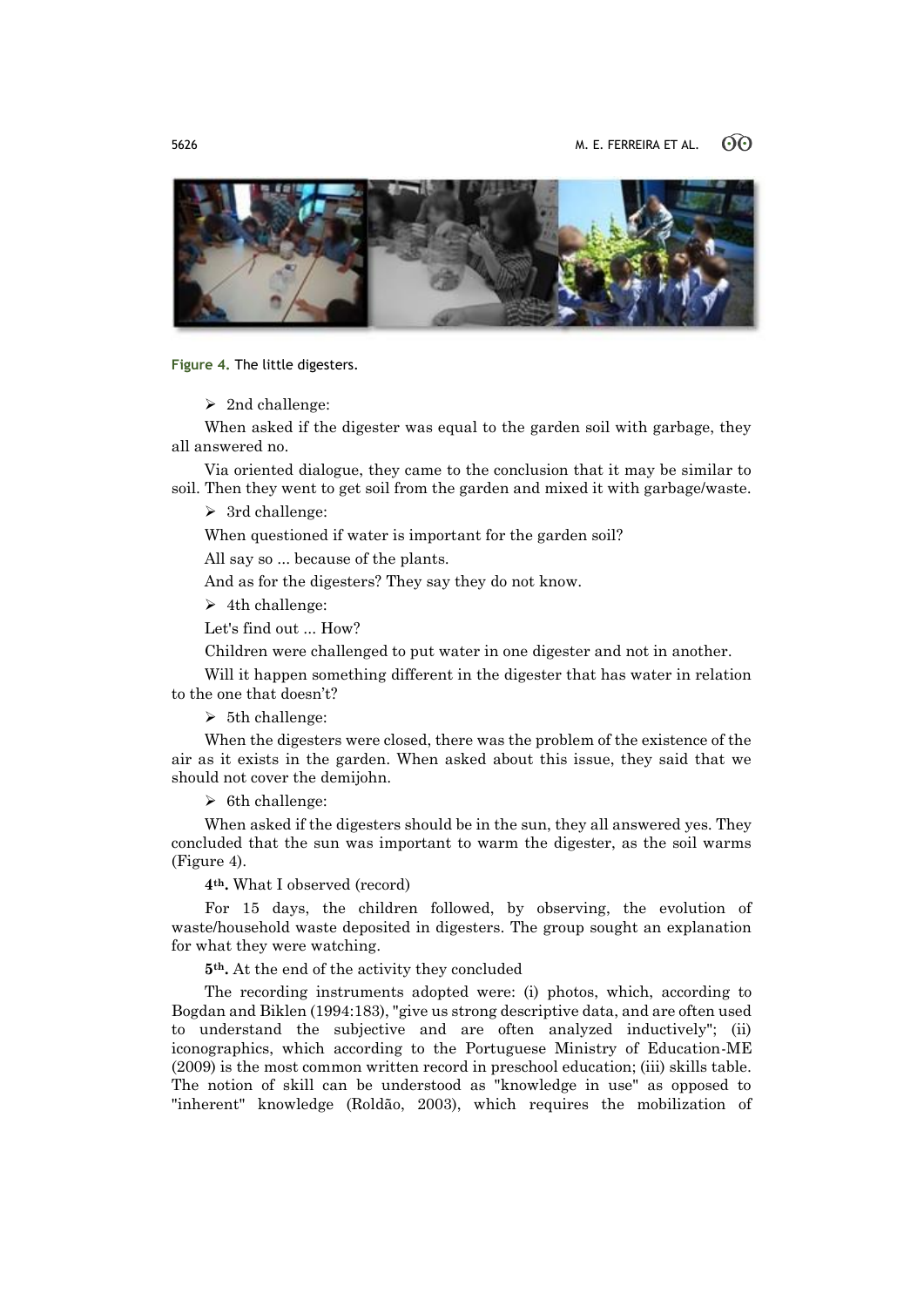knowledge, abilities, attitudes and values. The skill tables, assessing knowledge, abilities, attitudes and values, have been filled through direct observation, since this allows for the observation and analysis of each child's involvement in the realization of practical-experimental activities. These dimensions affect how each individual engages in problem-solving and decision-making (Perrenoud, 2001). The observation lets us record events, behaviours and attitudes, in their own context and without altering its spontaneity. Martins et al. (2007) argue that the assessment based on observations made by education professionals will be more effective if it occurs during the performance of practical tasks. Keeping track of what was happening in the group, of the exchanges between children, of the way they conducted the activity and the type of support that they requested were aspects also considered in the evaluation.

# **Data Analysis and Discussion**

This qualitative study involved an interpretative and naturalistic approach. The following analysis tools and strategies were used: participant observation, collection of materials produced by children, photographs, collection of alternative conceptions of children in collective dialogue, at the beginning and end of each activity.

Based on direct observation held over the three practical-experimental activities we tried to understand if the following skills had been acquired:

(i) In relation to the knowledge and abilities we noticed the usage of ecological terminology (ex: biodegradable, decomposition, preservation, reutilization) and if the children were able to describe, interpret and apply the information supplied to them about environmentally-friendly behaviour.

(ii) In relation to the attitudes and values we paid attention to: autonomy, responsibility, teamwork, commitment, initiative, curiosity, dismay and joy.

The attitude and value dimension is shaped by cognitive, affective and behavioural components.

The analysis of the results obtained with the PDR used in the pedagogical and didactic experiment was based on the following categories: (a) teaching and learning methodology and teaching resources; (b) children perceptions.

*(a) Teaching and learning methodology and teaching resources*

Based on the direct observation held over the three practical-experimental activities, designed in the context of an interdisciplinary perspective (integrating mother tongue and art), where children learn from everyday situations and in a relaxed and entertaining learning context, the following education methodology was observed:

(i) the whole group was able to observe and perform the activities, as well as describe, interpret and apply the information supplied to them about environmentally-friendly behaviours.

(ii) this pedagogical and didactic experiment had a globalizing scope and enabled these children to get involved in procedures and ways of thinking that are typical of the construction of scientific knowledge.

(iii) within the framework of song dramatization we promoted the connection between musical expression, dramatic expression and the development of oral communication, which proved to be a context that fostered involvement and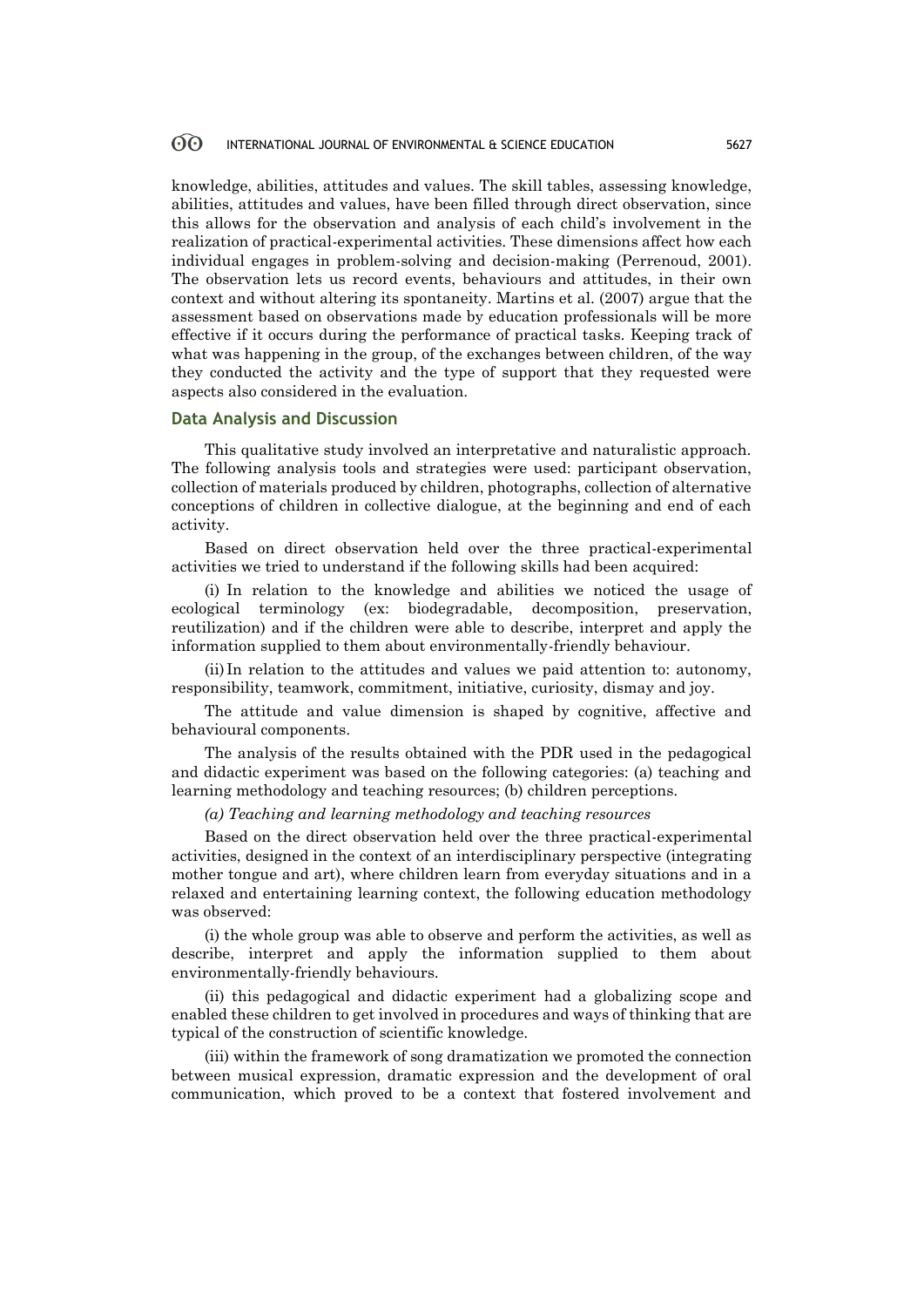curiosity. It also provoked dismay and joy, therefore raising awareness to the importance of solving environmental problems through our behavior.

(iv) theater and toy building fostered the children's autonomy, responsibility, teamwork spirit, involvement, initiative, curiosity, dismay, joy and oral communication skills. It also raised awareness to the importance of solving environmental problems through environmentally-friendly behaviours.

Children's understanding of what attitudes and environmentally-friendly behaviours are was outstanding, particularly when they were challenged to comment on pictures/photos. We came to the conclusion that activities should be conducted so that the children observe, question, experience, check and decide. The recreational and didactic orientation of the activities also developed their oral language, helping the children to consider the waste/garbage in a new way, as well as encouraging curiosity and developing reasoning. Recreation is eminently educational in the sense that it is the driving force for our curiosity about life and the world; it is the beginning of all discoveries and creation.

(b) *Children perceptions*

The group was always enthusiastically involved in observing, experimenting and explaining.

We were able to observe what the children learned (check learn):

(I) In the 1st practical-experimental activity- Theatre: "The eco-colorful"

*To use different recycling bins; I learned the importance of recycling bins for the environment; Why you should never throw waste/rubbish to the floor; Waste/garbage are not all the same to the environment; Only some waste/garbage are biodegradable; I will tell my family why recycling bins are important; I always use recycling bins.*

(II) In the 2nd practical-experimental activity: recycling Train: building toys.

*I learned that I can reuse waste/garbage reutilization; I made a waste/garbage toy that went to the recycling center: I used the same type of waste/garbage as my friend, but I made a different toy with it; I will teach my family to reuse waste/garbage from our house; I learned the importance of waste/garbage reutilization.*

(III) 3rd practical-experimental activity: What happens to the waste / garbage we throw to the ground?

The young children said:

*I observed that not all types of waste/garbage decompose at the same time; There is some waste/garbage that doesn't decompose (non-biodegradable); I learned that there is waste/garbage that destroys our planet; I learned that I should reduce my waste/garbage; I learned that I must keep the environment clean; I learned that one must respect the environment; I learned new words: digester; decomposition, preservation and sustainability of nature/environment.*

Thus, the analysis tools used in this pedagogical and didactic experiment showed us that these children: understood the role of recycling bins; Distinguished the different types of recycling bins; Understood why we should use recycling bins; Identified biodegradable and non-biodegradable materials; Understood the importance of reusing waste/garbage; Recognized the importance of their behaviour for the environment; Knew the importance of environmental protection; Were able to work in groups; Developed their speaking skills. In relation to the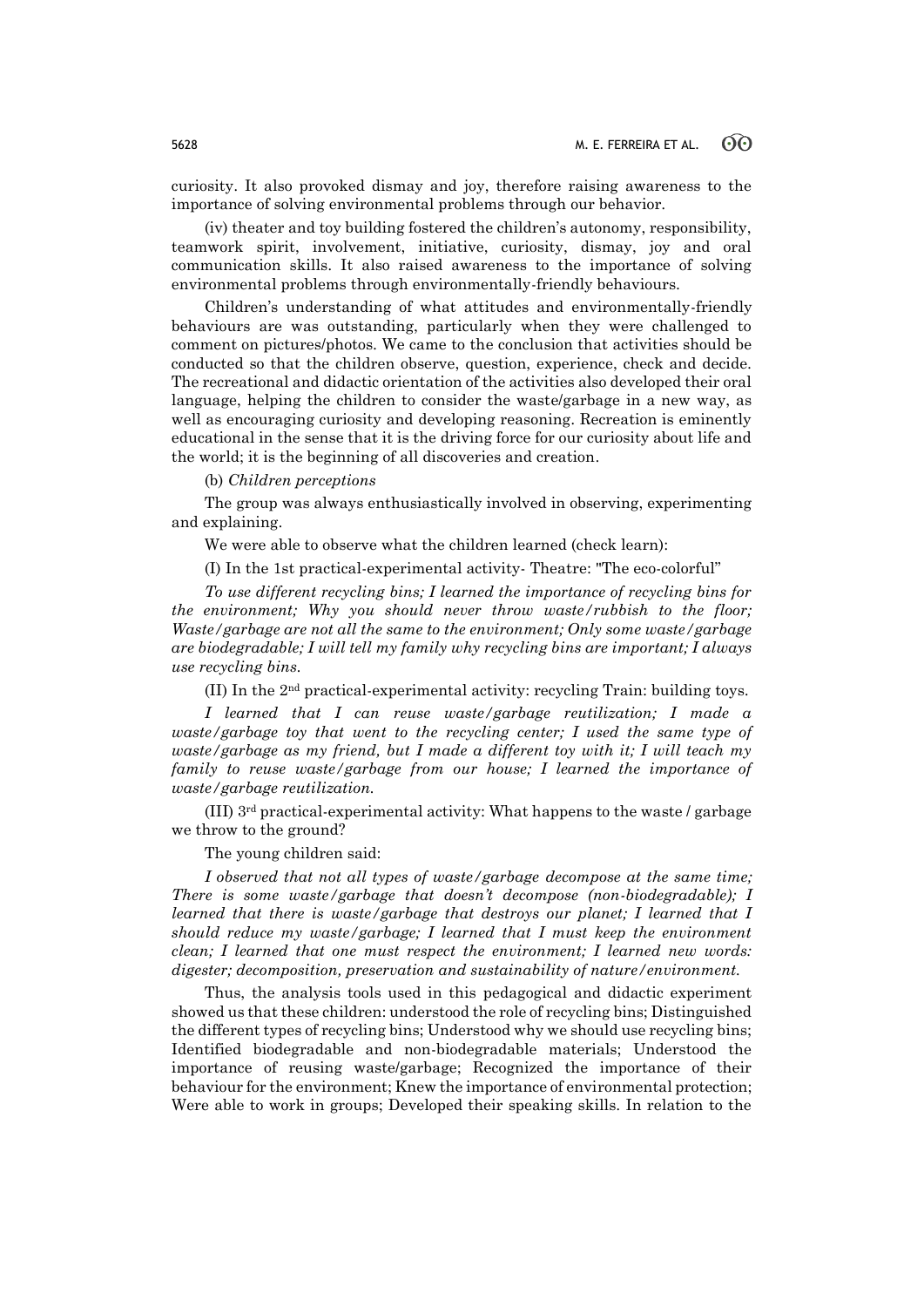attitudes and values shown in the course of the practical-experimental activities it was observed in these children: autonomy, responsibility, teamwork, involvement, initiative, curiosity, dismay and joy.

In performing the tasks, we found that these children did not show discouragement at any time, displaying instead joy, responsibility, initiative and curiosity about what was going to happen. The contribution of this pedagogicaldidactic resource in adopting environmentally sustainable practices seems clear. The child will gradually establish relationships between ideas, which will form the development basis for more complex and structured ideas: "There is no competence without knowledge, just as no one solves problems with only knowledge" (Martins et al., 2009: 96).

### **Conclusion**

Result analysis for this pedagogical and didactic experiment highlighted the need for an assessment of the wider impact of the teaching and learning of ecology knowledge appropriation, designed in an interdisciplinary perspective (integrating mother tongue and art) and set in everyday situations to instill environmentally-friendly behaviour in the context of preschool education.

That is, it is necessary that other pedagogical and didactic resources of this type are designed, validated and implemented. This study is part of a wider research area, which aims to analyze methodologies of teaching and learning in science with children of pre-school and primary education.

Preschool education is a determining factor for learning and personal, educational and social inclusion, which should be the foundation for a responsible and active citizenship for all children (Martins et al. 2009; ME 2009, Ferreira, Caires and Pitarma 2015). In this study it was concluded that the practical and experimental activities using an interdisciplinary perspective (integrating mother tongue and art) and a relaxed and entertaining learning context, constitute teaching and learning resources which foster learning of the environmentallyfriendly behaviour in young children. This PDR focused on interdisciplinarity, life and daily experience of these children and fostered a relaxed and entertaining learning context. Following a recreational and didactic orientation, activities should also encourage curiosity and develop reasoning. Recreation is eminently educational in the sense that it is the driving force for our curiosity about life and the world; it is the beginning of all discoveries and all creation.

The following were always present throughout our study: a reflective and constant questioning attitude, reasoning and critical attitudes, the development of the children's communication skills, the understanding of scientific concepts, attitudes and values to instill the importance of environmentally-friendly behaviour. The activities developed enabled the children to observe, question, experience, check and decide, it developed their autonomy, responsibility, teamwork, involvement, initiative, curiosity, and allowed them to experience dismay and joy. An important aspect of this pedagogical and didactic experiment was to create a pleasant and relaxed environment, where children felt free to express their ideas and weren't afraid of making mistakes. The activity room was structured to develop autonomy, independence, leisure activities and the realization of choices (e.g. reading corner, modeling clay and painting). This room had direct communication with an outdoor space where there were small plants,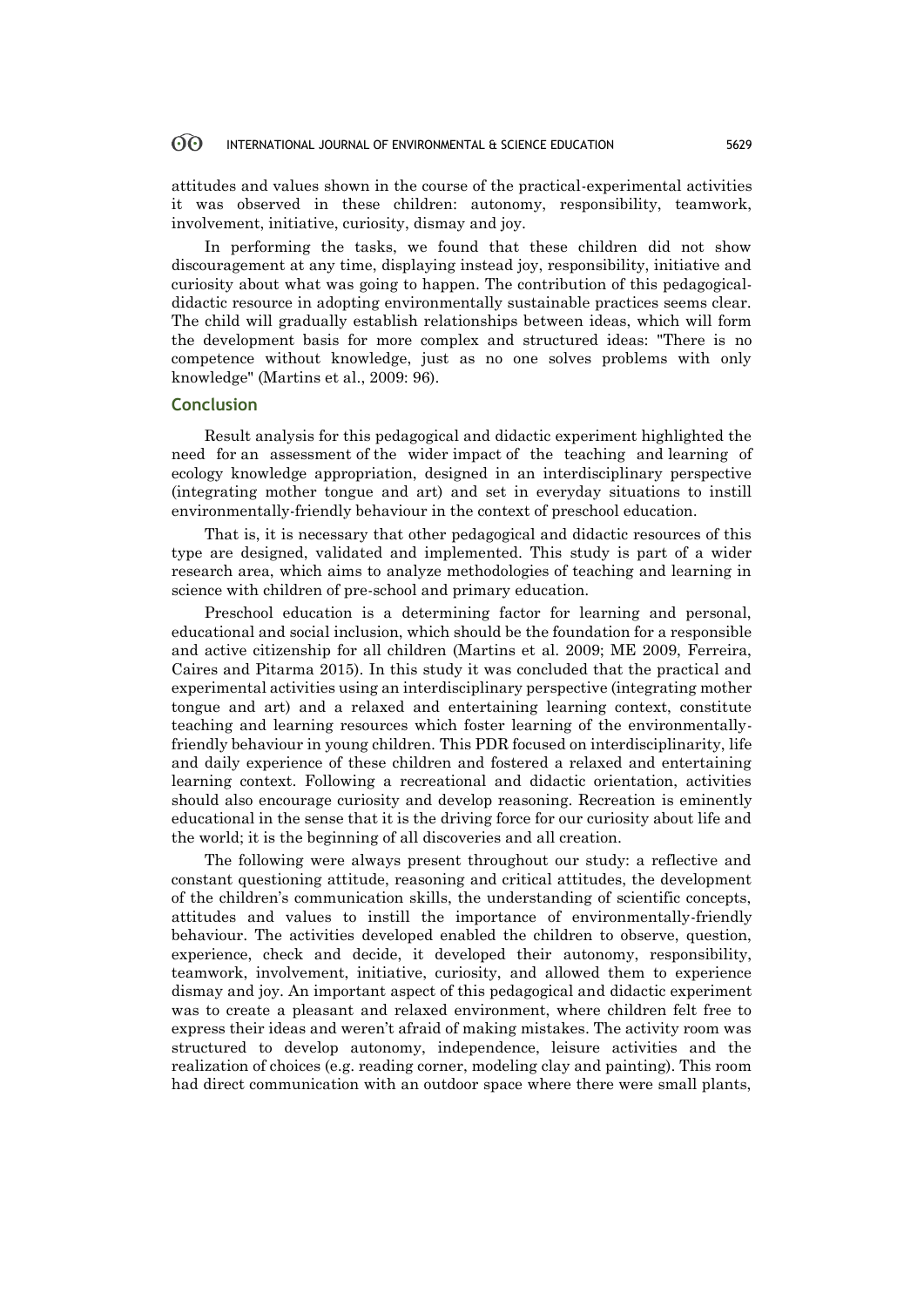which contributed to create this environmentally-friendly atmosphere (clean, i.e. no man-made waste).

The PDR developed proved to be very interesting in terms of teaching and learning methodology, introduced the teaching of science to young children as a way to instill environmentally-friendly behaviour.

Over the four weeks in which this educational intervention took place, it was observed that the adopted teaching and learning methodology was an appropriate educational tool for the development of environmental literacy. Thus, it was observed that these children: Understood the role of recycling bins; Distinguished the different types of recycling bins; Understood why we should use recycling bins; Identified biodegradable and non-biodegradable materials; Understood the importance of reusing waste/garbage; Recognized the importance of their behaviour for the environment; Knew the importance of environmental protection; Were able to work in groups; Developed their speaking skills.

Despite the previously described positive aspects of this study, we would like to point out situations which may constitute limitations to this study. Thus, consideration must be given to the following conditions: (i) the small size of the group of children; (ii) the duration of the intervention (there were no limitations placed); (iii) the classroom had a direct connection to an outdoor space structured according to safety rules.

The results of this study, combined with results of other research that was already developed, allowed us to conclude that the pedagogic and didactic resources developed, based on science education and framed in a socioconstructivist framework, are a favorable context to promote environmental literacy. We believe that behavioral changes are made gradually and should start with small children. We support the idea that the training of the future *kindergarten* educators in ecology teaching is very important to create skills in order to develop environmental literacy in young children, the foundation for a responsible and active citizenship.

"Even if teachers are tech-savvy in their personal lives, that doesn't mean they understand how to use technology effectively in the classroom. Teacher preparation and professional development programs are failing to prepare teachers to use technology effectively in the classroom."

As in all other subjects, teachers must be life-long learners to catch up with ICT innovations in education. However, teacher preparation programs are not sufficient for teachers to keep up with ongoing changes in education for the rest of their lives (Jordan, 2011). Hence, they need ongoing professional development and support.

# **Disclosure statement**

No potential conflict of interest was reported by the authors.

### **Notes on contributors**

**Maria Eduarda Ferreira** holds a PhD in science education and now is an associate professor at Polytechnic Institute of Guarda (IPG), Portugal.

**Catarina Cruz** holds a PhD in science education and now is an associate professor at Polytechnic Institute of Guarda (IPG), Portugal.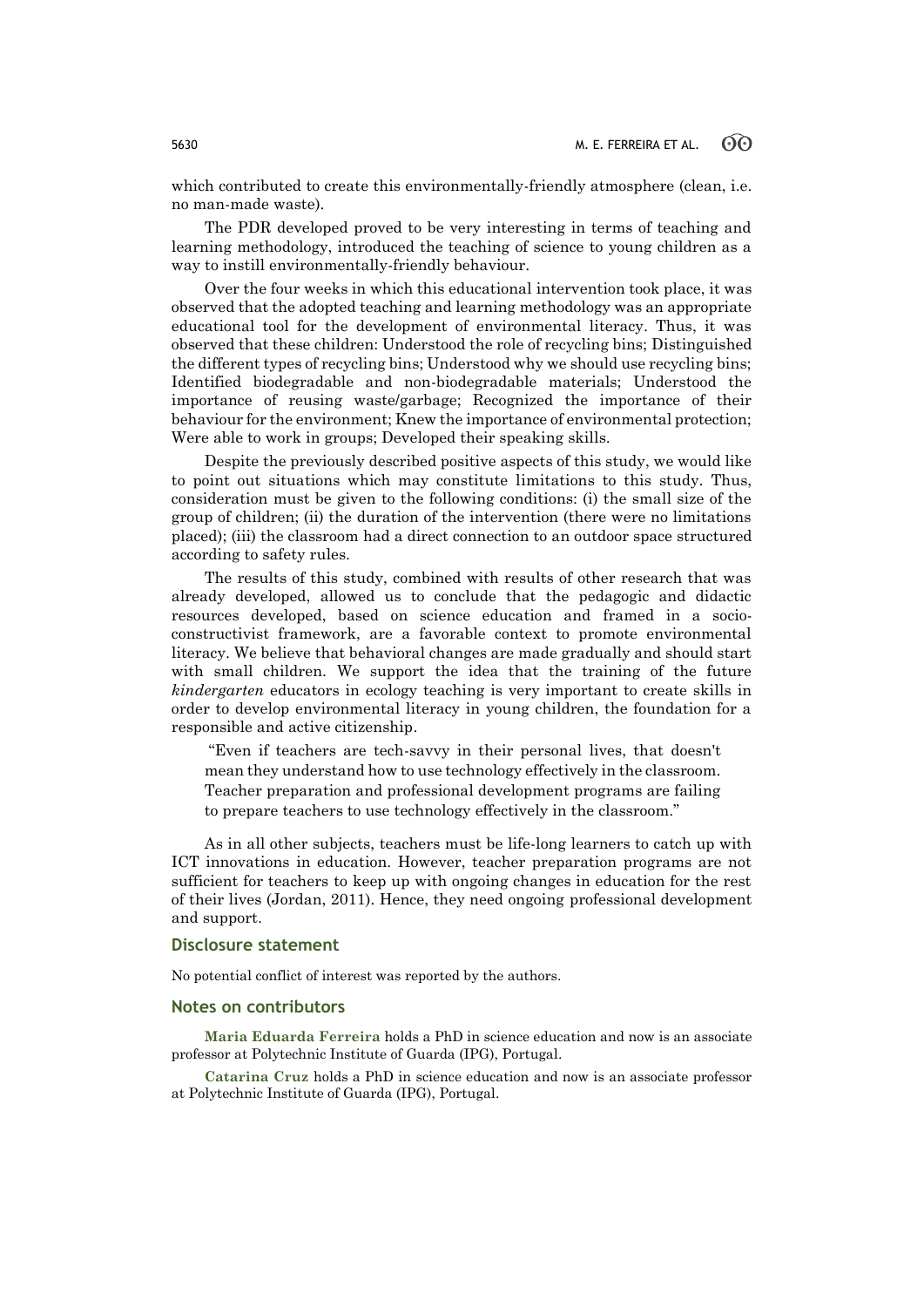**Rui Pitarma** holds a PhD in science education and now is an associate professor at University of Beira Interior, Portugal.

### **References**

- Almeida, L., and Freire, T. (2003). *Metodologia da investigação em psicologia e educação.* Braga: Psiquilíbrios.
- Arends, R. I. (2008). *Aprender a ensinar*. Lisboa: Editora Mc-Graw-Hill.
- Bates, S., Tregenza, N, (s/d) Education for sustainability in the Early Years. A Case Study from Hallet cove Prescholl*. AuSSI-SA*, 1-16.
- Bogdan, R., and Biklen, S. (1994). *Investigação qualitativa em educação: uma introdução à teoria e aos métodos.* Porto: Porto Editora.
- Carneiro, R. (1994), *Ensino Livre, Uma Fronteira da Hegemonia Estatal, Perspectivas actuais*, Educação. Porto: Asa.
- Chaille, C. and Britain, L. (2003) *The Young child as scientist*. Boston: Allyn &Bacon.
- Cole, A. G. (2007). Expanding the Field: Revisiting Environmental Education Principles Through Multidisciplinary Frameworks. *The Journal of Environmental education*. Winter, *38* (2), 35-46.
- Costa, C, Mata, T, Martins, A. (2006). Education for sustainability: challenges and trends . *Clean Environ Policy,* 31-37.
- Coutinho, C. P., Sousa, A., Dias, A., Bessa, F., Ferreira, M. J., & Vieira, S. (2009). Investigação‐acção: Metodologia preferencial nas práticas educativas. *Revista Psicologia, Educação e Cultura,* 355- 379.
- Ferreira, M.E., Caires, A. C., Pitarma, R. (2015). Health and sustainable behaviours: a pedagogical and didactic experiment in preschool teaching. *Int. J. Knowledge and Learning*, 10 (3), 238-257.
- Hodson, D. (1998). *Teaching and Learning Science: Towards a Personalized Approach.* Buckingham, Philadelphia: Open University Press.
- Independent Commission on Environmental Education [ICEE] -. (1997). *Are we building environmental literacy?* Washington DC
- Jacobi, P. R. (2005). Educação Ambiental: o desafio da construção de um pensamento crítico, complexo e reflexivo. *Educação e Pesquisa*, 31 (2), 233-250.
- Jickling, B. (1992) Why don´t want my children to be educated for sustainable development. *Journal of Environmental Education*, 23(4), 5-8.
- Krasny, M.E., C. Lundholm, & R. Plummer (2010). Environmental education, resilience, and learning: reflection and moving forward Special Issue of *Environmental Education Research,* 16(5-6), 665- 672.
- doi.org/10.1080/13504622.2010.505445
- Leite, L. (2001). Contributos para uma utilização fundamentada do trabalho laboratorial no ensino das Ciências. In H. V. Caetano, M. G. Santos (Eds.), *Cadernos Didáticos de Ciências* (Vol.1,pp. 79-97). Lisboa: Ministério da Educação- Departamento da Educação Básica [ME-DES].
- Martins, I. P., Veiga, M. L., Teixeira, F., Tenreiro-Vieira, C., Vieira, R. M., Rodrigues, A. V., Couceiro, F.and S. J. Pereira (2009). *Despertara para a ciência: Actividades dos 3 aos 6*. Lisboa: Ministério da Educação – Direcção-Geral de Inovação e de Desenvolvimento Curricular [ME- DGIDC].
- Martins, I. P., Veiga, M. L., Teixeira, F., Tenreiro-Vieira, C., Vieira, R. M., Rodrigues, A. V., and Couceiro, F. (2007). *Explorando… Educação em ciências e ensino experimental: Formação de professores.* Lisboa: Ministério da Educação – Direcção-Geral de Inovação e de Desenvolvimento Curricular [ME-DGIDC].
- Mesquita-Pires, C. (2010). A Inveção-acção como suporte ao desenvolvimento profissional docente. *EER: Revista de Educação*, 2, 66-83.
- Ministério da Educação [ME] (2009). *Orientações curriculares para a educação pré-escolar* [OCEPE]. (4a ed.). Lisboa: Ministério da Educação – Departamento da Educação Básica [ME\_DEB].
- Oliveira, L. (1998). *Educação Ambiental: guia prático para professores, monitores e animadores culturais e de tempos livres.* Lisboa: Texto Editora, Lda.
- Perrenoud, P. (2001). *Porquê construir competências a partir da escola? Desenvolvimento da autonomia e luta contra as desigualdades*. Porto: Asa Editores.
- Roldão, M. C. (2003). *Gestão do currículo e avaliação de competências:As questões dos professores*. Lisboa: Editorial Presença.